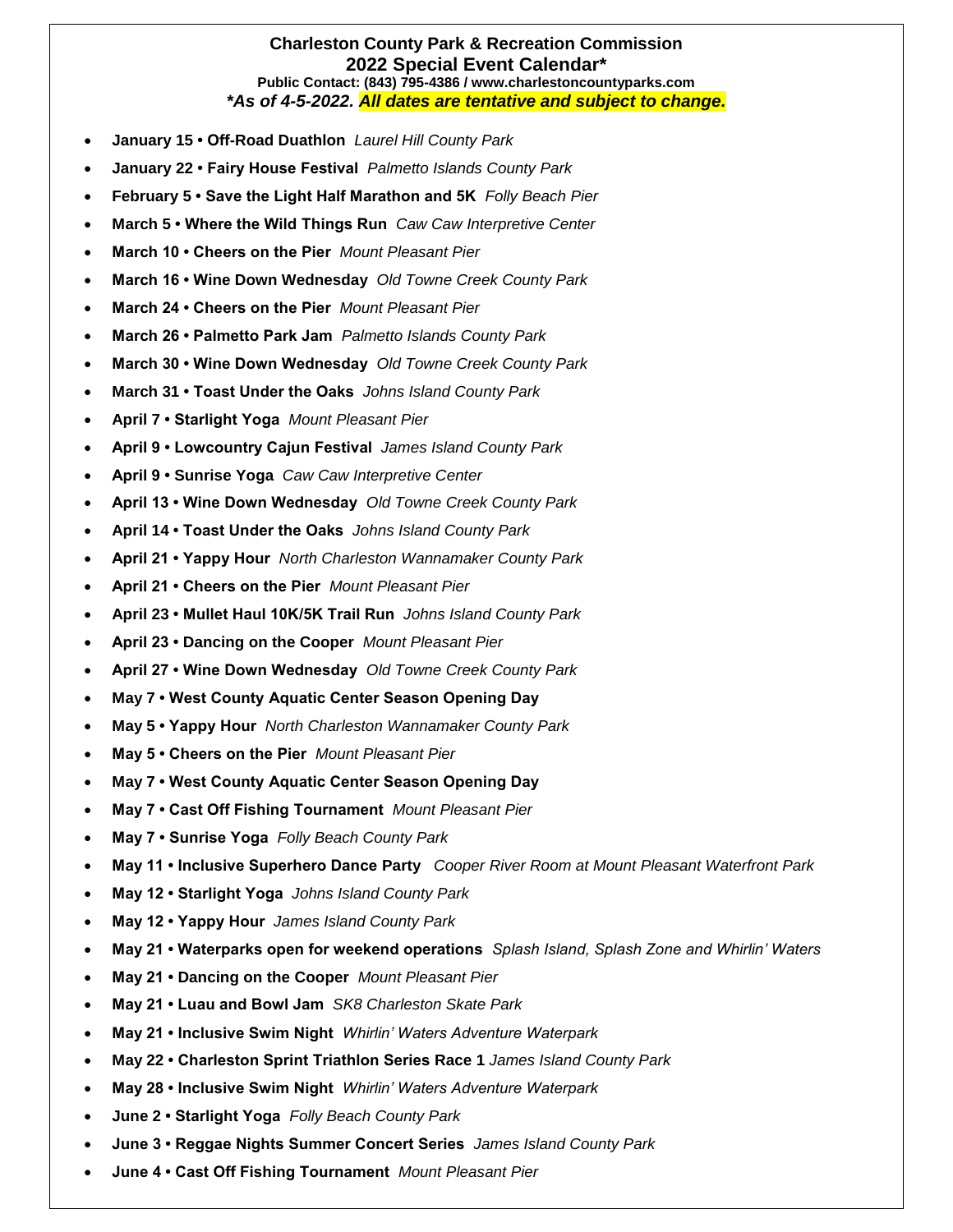- **June 4 Charleston County Parks Foundation Sunset Harbor Cruise** *City of Charleston Marina*
- **June 11 Inclusive Swim Night** *Splash Island Waterpark at Palmetto Islands County Park*
- **June 16 Salute the Solstice Yoga Fest** *James Island County Park*
- **June 18 Dancing on the Cooper** *Mount Pleasant Pier*
- **June 19 Charleston Sprint Triathlon Series Race 2** *James Island County Park*
- **June 24 Reggae Nights Summer Concert Series** *James Island County Park*
- **June 25 Inclusive Swim Night** *West County Aquatic Center*
- **June 30 Starlight Yoga** *Folly Beach County Park*
- **July 4 Uncle Sam Jam** *Mount Pleasant Pier*
- **July 9 Dancing on the Cooper** *Mount Pleasant Pier*
- **July 10 Charleston Sprint Triathlon Series Race 3** *James Island County Park*
- **July 15 Reggae Nights Summer Concert Series** *James Island County Park*
- **July 16 Inclusive Swim Night** *Splash Zone Waterpark at James Island County Park*
- **July 20 Evening in the Park** *Folly Beach County Park*
- **July 27 Evening in the Park** *Folly Beach County Park*
- **July 30 Youth Triathlon** *James Island County Park*
- **July 30 Dancing on the Cooper** *Mount Pleasant Pier*
- **July 31 Charleston Sprint Triathlon Series Race 4** *James Island County Park*
- **August 5 Reggae Nights Summer Concert Series** *James Island County Park*
- **August 7 Say Yes to the Dress** *North Charleston Wannamaker County Park*
- **August 13 Inclusive Prom** *R.L. Jones Center*
- **August 14 Charleston Sprint Triathlon Series Championship Race** *James Island County Park*
- **August 20 Dancing on the Cooper** *Mount Pleasant Pier*
- **August 27 Sunrise Yoga** *Mount Pleasant Pier*
- **September 1 Toast Under the Oaks** *Johns Island County Park*
- **September 3 Cast Off Fishing Tournament** *Mount Pleasant Pier*
- **September 7 Wine Down Wednesday** *Old Towne Creek County Park*
- **September 8 Yappy Hour** *North Charleston Wannamaker County Park*
- **September 10 Dog Day Afternoon** *Splash Island Waterpark at Palmetto Islands County Park*
- **September 10 Dog Day Afternoon** *Splash Zone Waterpark at James Island County Park*
- **September 11 Dog Day Afternoon** *Whirlin' Waters Adventure Waterpark*
- **September 15 Starlight Yoga** *Mount Pleasant Pier*
- **September 15 Toast Under the Oaks** *Johns Island County Park*
- **September 17 Dancing on the Cooper** *Mount Pleasant Pier*
- **September 22 Yappy Hour** *North Charleston Wannamaker County Park*
- **September 25 Charleston County Parks Foundation's Evening of Remembrance** *McLeod Plantation Historic Site*
- **September 29 Yappy Hour** *James Island County Park*
- **October 1 Lowcountry Trail Half Marathon and 5K** *Johns Island County Park*
- **October 1 Grind for Life series** *SK8 Charleston Skate Park*
- **October 1 Dancing on the Cooper** *Mount Pleasant Pier*
- **October 5 Wine Down Wednesday** *Old Towne Creek County Park*
- **October 9 Latin American Festival** *North Charleston Wannamaker County Park*